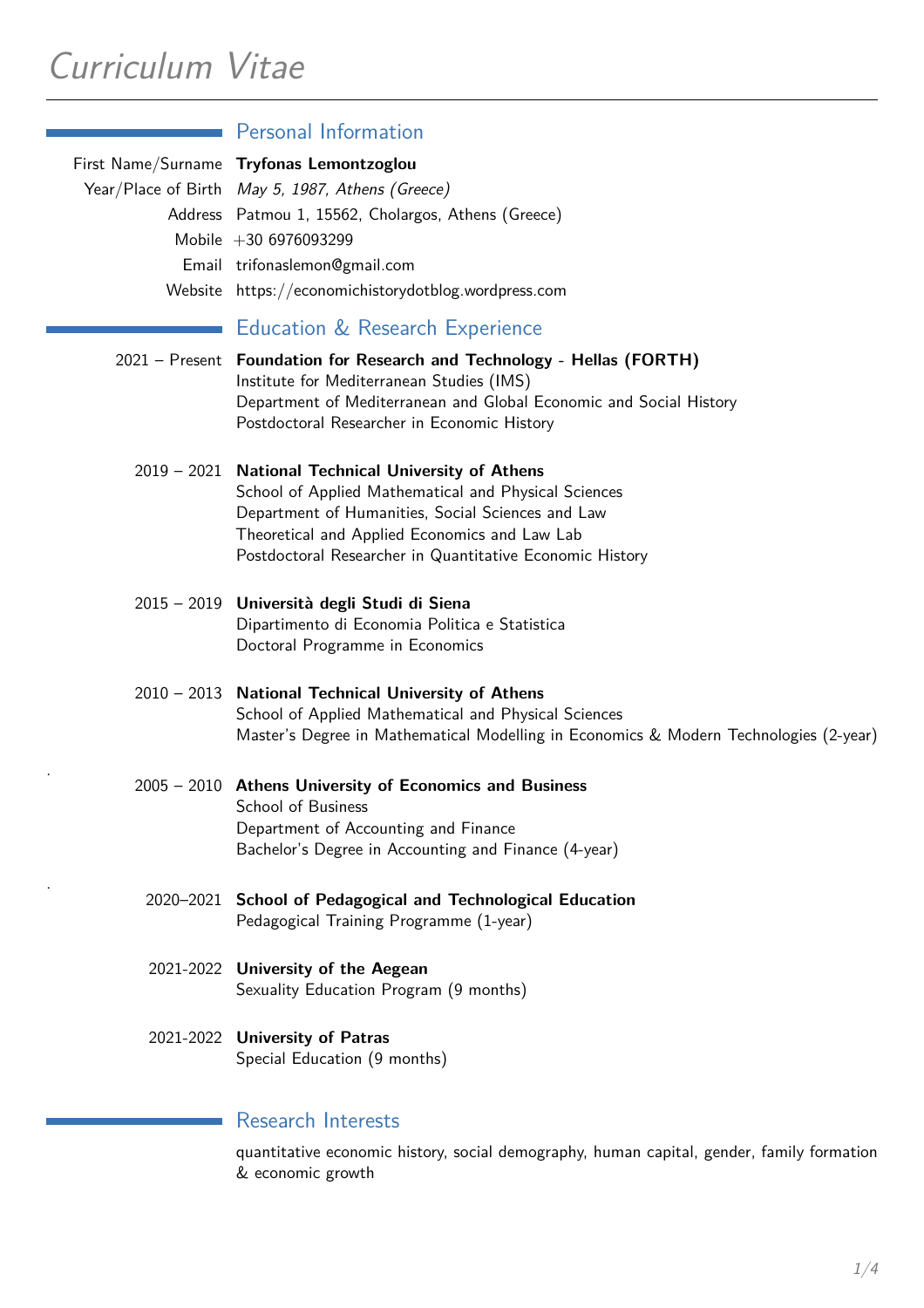### Teaching Experience

- 2021 2022 **Teaching Fellow in Quantitative Social Research Methods**, *Athens (Greece)* - Panteion University of Social and Political Sciences (BSc in Social Anthropology)
- 2019 2020 **University Teacher of Econometrics and Quantitative Methods**, *Athens (Greece)* - National Technical University of Athens (MSc in Mathematical Modelling in Modern Technologies and Economics)

### Other Experience

 $\mathcal{L}_{\mathcal{A}}$ 

- 2021 **Statistical Analyst**, *Athens (Greece)*
	- Rosa-Luxemburg-Stiftung in Griechenland
- 2008 2015 **Economics and Business Teacher**, *Athens (Greece)* - POUKAMISAS Educational Group - THEMELIO Secondary School Tuition Teaching: Economics, Management, Statistics
- 2007 2009 **Polling Data Analyst**, *Athens (Greece)* - GPO (Greece Public Opinion Polling Company)

### Conferences, Seminars & Workshops

- 2021 **"Revisiting the Illegitimacy phenomenon: Evidence from the 20th century Greek censuses"**, CfP: Tracing Social Change: "Family Planning" since the 19th Century, Herder Institute for Historical Research on East Central Europe - Institute of the Leibniz Association, virtually, 12 July.
- 2020 **"Can mathematical modelling be radical?"**, Meeting/Lecture, Critique (Initiative for Pluralism in Economics), Athens (Greece), 20 November.
- 2020 **"Births outside marriage in Greece during the 20th century: Social problem or a new social reality?"**, Workshop organized by the Hellenic Foundation for European and Foreign Policy (ELIAMEP), the TARGET Project (Taking a Reflexive approach to Gender Equality for institutional Transformation), Athens (Greece), 2 June.
- 2019 **"Women's Labour Force Participation and Increasing Divorce Rates: Evidence from the Early Twentieth-Century Greece**", Divorce Conference organized by the Florence Population Studies, the University of Florence and the European University Institute, Florence (Italy), 17-19 October.
- 2019 **"More Equitable Land Distribution, Stuck in Agriculture and Literacy Development: Empirical Evidence from the Late 19th Century Greece**", Workshop organized by the Agricultural History Group of the Greek Economic History Association (GEHA), Athens (Greece), 28 June.
- 2019 **"Non-Marital Births as an Indicator of Women's Sexuality: An Empirical Study for the Case of Greece, 1921-1938**", 3rd Cycle of Seminars on "Sex, Sexuality, Science and Power", Studies in Gender and Democracy, National and Kapodistrian University of Athens, Athens (Greece), 10 May.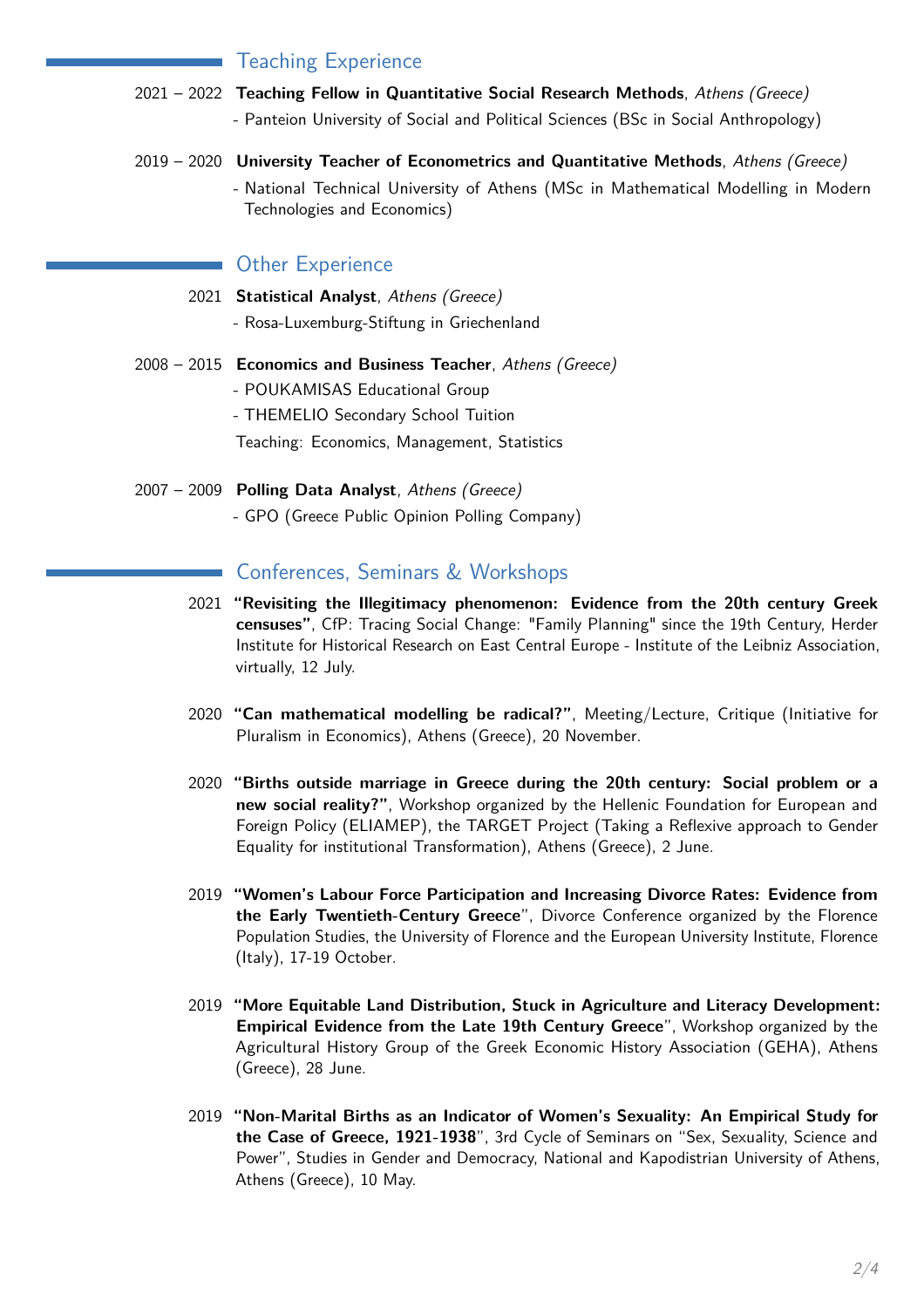- 2019 **"Trends Towards "Illegitimate" Births in the Early Twentieth-Century Greece: Evidence from the Natural Movement of Population, Causes of Death, and Agricultural Censuses of Greece, 1921-1938**", 1st Historical Materialism Athens Conference (Rethinking Crisis, Resistance and Strategy), Panteion University of Social and Political Sciences, Athens (Greece), 2-5 May.
- 2018 **"Industrialization, Modernization, Literacy Development and Increasing Divorce Rates: Evidence from the Late 19th and Early 20th Century Greece**", 9th International Conference of Political Economy (10 Years after the Great Recession: Orthodox versus Heterodox Economics), Panteion University of Social and Political Sciences, Athens (Greece), 6-9 September.
- 2018 "**Women's Labour Force Participation and Increasing Divorce Rates: Evidence from the Early-Twentieth-Century Greece**", 6th PhD Meeting in Economics (University of Macedonia), Thessaloniki (Greece), 5-6 July.
- 2018 "**People's Access to Land, Stuck in Agriculture and Literacy Development: The Case of 19th Century Greece**", 9th Annual Workshop on Growth, History and Development (University of Southern Denmark), Odense (Denmark), 4-5 June.
- 2017 "**People's Access to Land, Stuck in Agriculture and Literacy Development: Evidence from the Modern Greek State, 1860-1880**", Workplace Redesign: Spaces of Work and the Transformation of Industrial Modernity in a Globalizing World (Masaryk Institute and Archives of the Czech Academy of Sciences), Prague (Czech Republic), 1-2 December.
- 2017 "**Land Ownership Inequality, Late Industrialization, and Public Educational Output: Evidence from the Modern Greek State (1860-1880)**", Ph.D. in Economics - Universities of Tuscany (Annual Meeting), Certosa di Pontignano, Siena (Italy), 21-23 June.

### Research Papers

"**Analyzing the relationship among non-marital childbearing, infant mortality, criminal behavior and unemployment: An ARDL co-integration approach for the Greek case during the post-war period, 1956-1997**" (The Quarterly Greek Journal of Economic Theory "Theseis", 2021)

"**Female employment and marital instability: An empirical investigation for the case of Greece in the early 20th century**" (The Quarterly Greek Journal of Economic Theory "Theseis", 2021)

"**Exploring the main factors behind changing patterns of family formation and childbearing in Europe: An empirical investigation using panel data for 27 selected countries over the period 2005-207**" (Espace Populations Sociétés, Issue: "Transformations of families and households", 2021)

"**People's access to land, stuck in agriculture and literacy development: Empirical evidence from the late nineteenth-century Greece**" (The Journal of European Economic History, 2020)